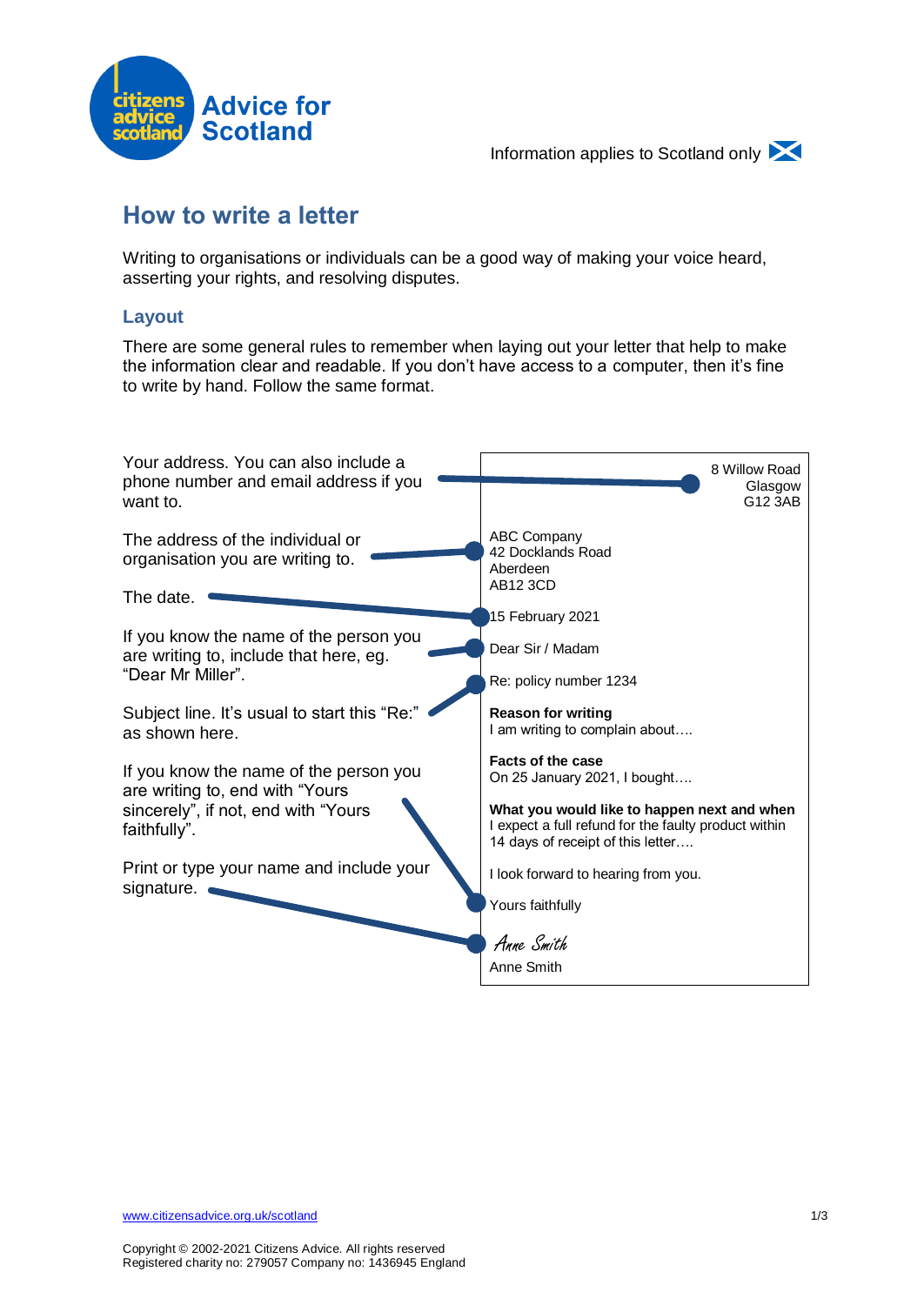

Information applies to Scotland only



Before you start the letter:

- think about the outcome you want. For example, you might want someone to apologise, to offer you a refund or to change a decision
- note down the main points you want to say include relevant dates and times, names of anyone involved, and how you've been affected
- make a list of steps that have already been taken, such as phone calls to the organisation
- if you know about laws, policies or government guidance that may be relevant to your point, include these in your notes.

Use these notes to help you write the letter. It can help to break the letter down into three parts:

- 1. A beginning that explains who you are and why you're writing
- 2. A middle section giving detail and facts
- 3. An end section that says what action you expect and when you expect to get a reply.

Your letter is more likely to get the outcome you want if it includes all relevant information and makes it clear to the reader what they've been asked to do next. It is important that the reader is clear who sent the letter and how to get in touch with you. State your case simply and clearly. Avoid being emotional. Be polite even if you're frustrated, angry or upset. Stick to the facts.

## **Signing off and checking**

Close your letter with a final sentence like:

- Thank you for your assistance
- I look forward to hearing from you.

The letter ends with the sign-off, your signature and name.

Once you've finished writing the letter, don't forget to read it over and check that you've included everything you wanted to say. If you've used a computer, run the spell checker to check for typing errors. It's usually a good idea to get someone else to check it for you as well, if you can. They may spot things you've missed.

#### **Keep a copy**

Make sure you sign, date and keep a copy of the letter. You may need to refer to your letter again or provide a copy as evidence of action you've taken.

## **Enclosing other documents**

You can include other documents, if you think it will help back up your case. For example, you may want to include copies of receipts, bank statements, letters you've received or letters you've sent.

[www.citizensadvice.org.uk/scotland](https://www.citizensadvice.org.uk/scotland) 2/3